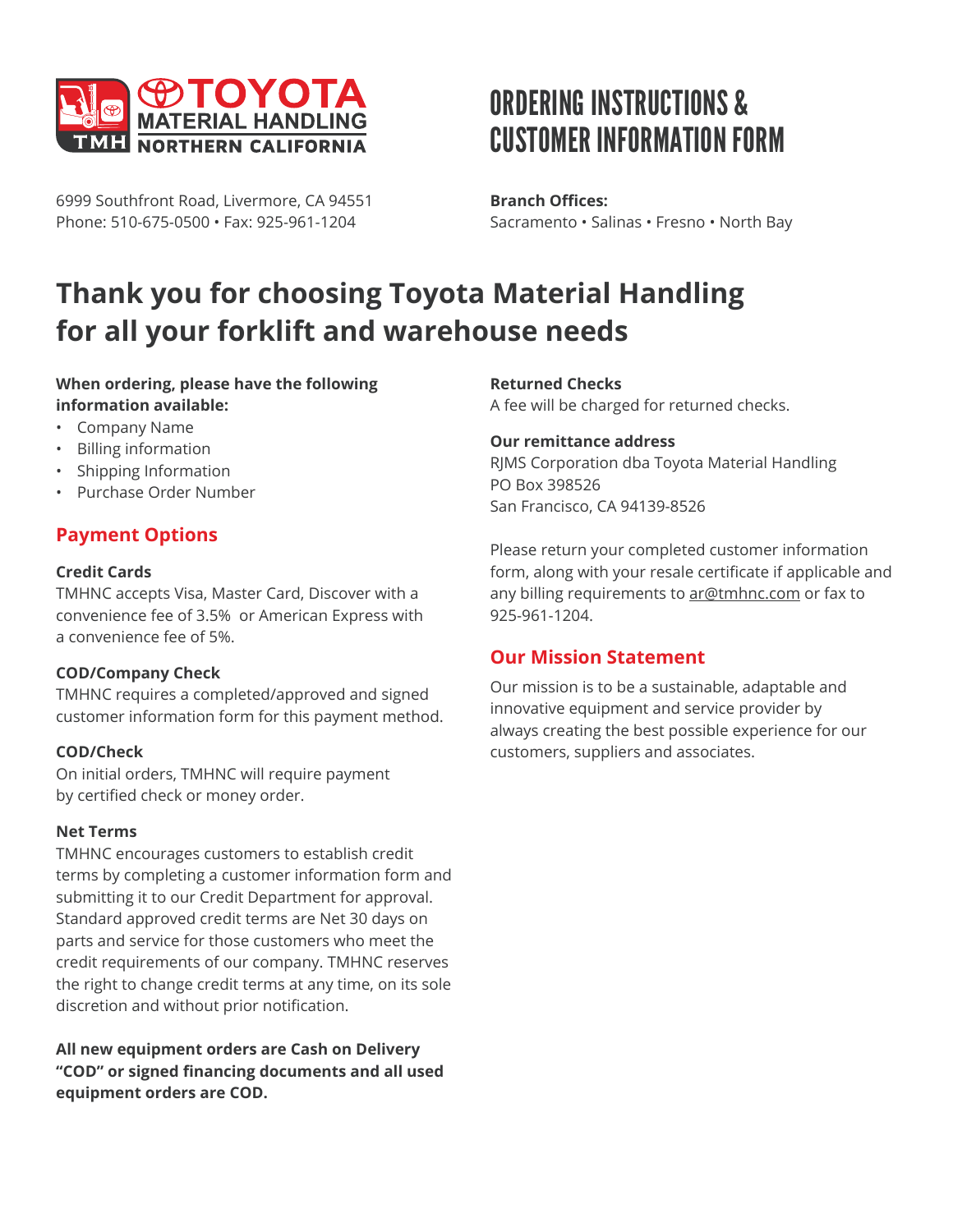

# CUSTOMER INFORMATION

6999 Southfront Road, Livermore, CA 94551 Phone: 510-675-0500 • Fax: 925-961-1204

**Branch Offices:** Sacramento • Salinas • Fresno • North Bay

*Toyota Material Handling Northern California will never give out wire instructions by email. If wire instructions are needed, please call our ar team at 510-675-0500 and ask for the accounts receivable department. TMHNC charges a convenience fee on all credit card payments; American Express 5% & Visa, Mastercard, Discover 3.5%*

| Mailing Address: Lawrence and Contract and Contract and Contract and Contract and Contract and Contract and Contract and Contract and Contract and Contract and Contract and Contract and Contract and Contract and Contract a |                                                                                                                                                                                                                               |  |  |
|--------------------------------------------------------------------------------------------------------------------------------------------------------------------------------------------------------------------------------|-------------------------------------------------------------------------------------------------------------------------------------------------------------------------------------------------------------------------------|--|--|
|                                                                                                                                                                                                                                |                                                                                                                                                                                                                               |  |  |
|                                                                                                                                                                                                                                |                                                                                                                                                                                                                               |  |  |
|                                                                                                                                                                                                                                |                                                                                                                                                                                                                               |  |  |
|                                                                                                                                                                                                                                |                                                                                                                                                                                                                               |  |  |
|                                                                                                                                                                                                                                |                                                                                                                                                                                                                               |  |  |
| Purchase Order Required: Yes: □ No: □                                                                                                                                                                                          | Please Attach any special billing instructions                                                                                                                                                                                |  |  |
| Corporation: □ Partnership: □<br>Ownership:                                                                                                                                                                                    | Proprietorship: 0 Year Business Started: 1 2022                                                                                                                                                                               |  |  |
| State Board of Equalization / Resale No: _________________________                                                                                                                                                             | Federal ID No: Note and the set of the set of the set of the set of the set of the set of the set of the set of the set of the set of the set of the set of the set of the set of the set of the set of the set of the set of |  |  |
| Must attach Resale Certificate if applicable.                                                                                                                                                                                  |                                                                                                                                                                                                                               |  |  |
|                                                                                                                                                                                                                                |                                                                                                                                                                                                                               |  |  |
| <b>Trade References</b><br>Check box if Corporate Reference Sheet is attached: $\square$                                                                                                                                       |                                                                                                                                                                                                                               |  |  |
|                                                                                                                                                                                                                                |                                                                                                                                                                                                                               |  |  |
| Name: Name and the second contract of the second contract of the second contract of the second contract of the second contract of the second contract of the second contract of the second contract of the second contract of  |                                                                                                                                                                                                                               |  |  |
|                                                                                                                                                                                                                                |                                                                                                                                                                                                                               |  |  |
|                                                                                                                                                                                                                                |                                                                                                                                                                                                                               |  |  |
|                                                                                                                                                                                                                                |                                                                                                                                                                                                                               |  |  |
|                                                                                                                                                                                                                                |                                                                                                                                                                                                                               |  |  |

The applicant hereby acknowledges that terms of payment for any and all goods and / or services, are NET THIRTY (30) DAYS from date of invoice, **EXCEPT EQUIPMENT TERMS ARE Cash on Delivery "COD" or signed financing documents.** *A Finance Charge with a monthly periodic rate of 1-1/2% (being an ANNUAL PERCENTAGE RATE OF 18%) is imposed on all past due amounts. Please pay from invoice. It is further acknowledged by the Applicant that should a Collection Process be instituted to recover any monies owed, liability for Court Fees, Attorney Fees, and all costs rest with the applicant.*

Print Name and Title: Authorized Signature: